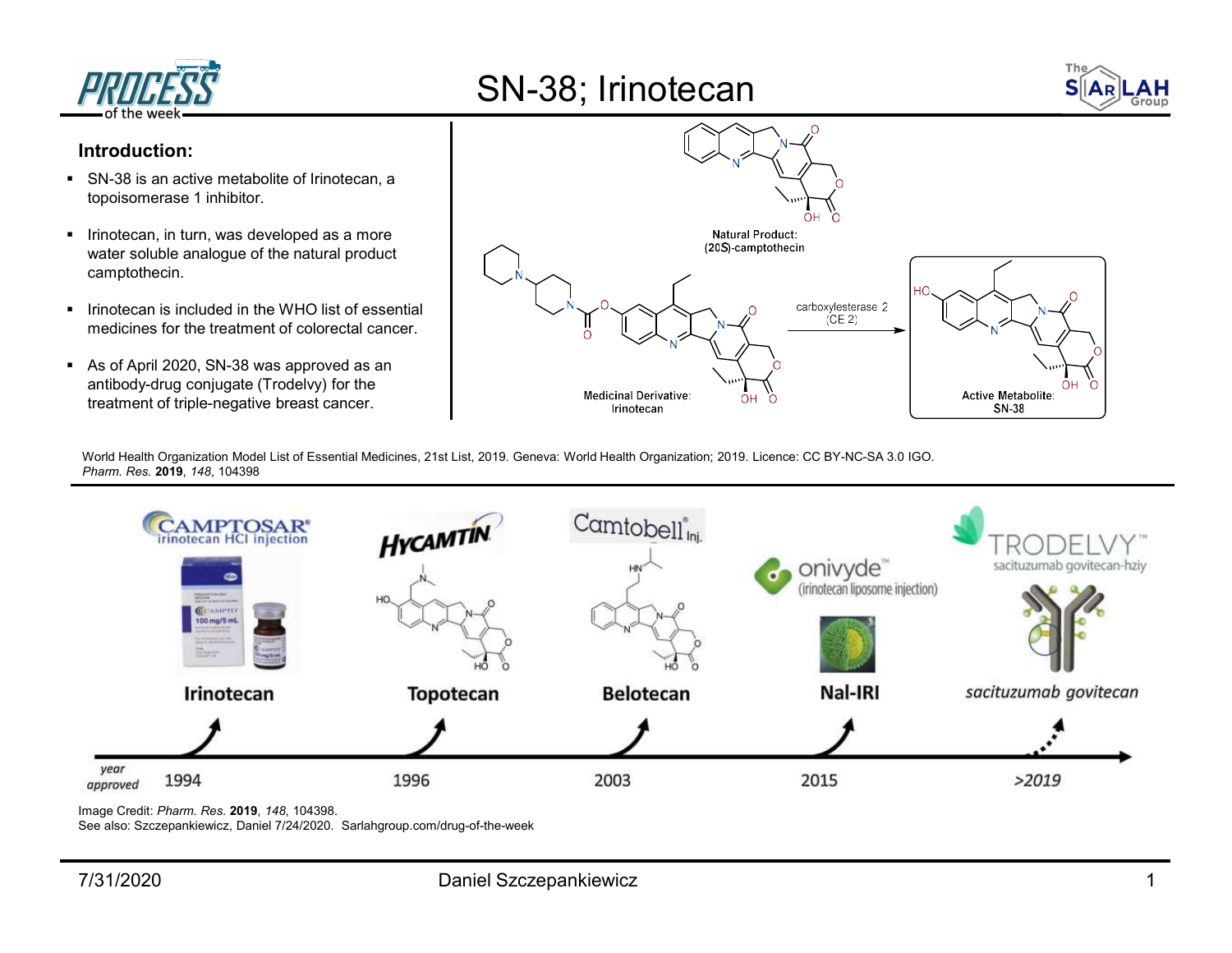



Discovery Route:



Process Route:



Chem. Pharm. Bull. 1991, 39, 1446. WO 2007/015259